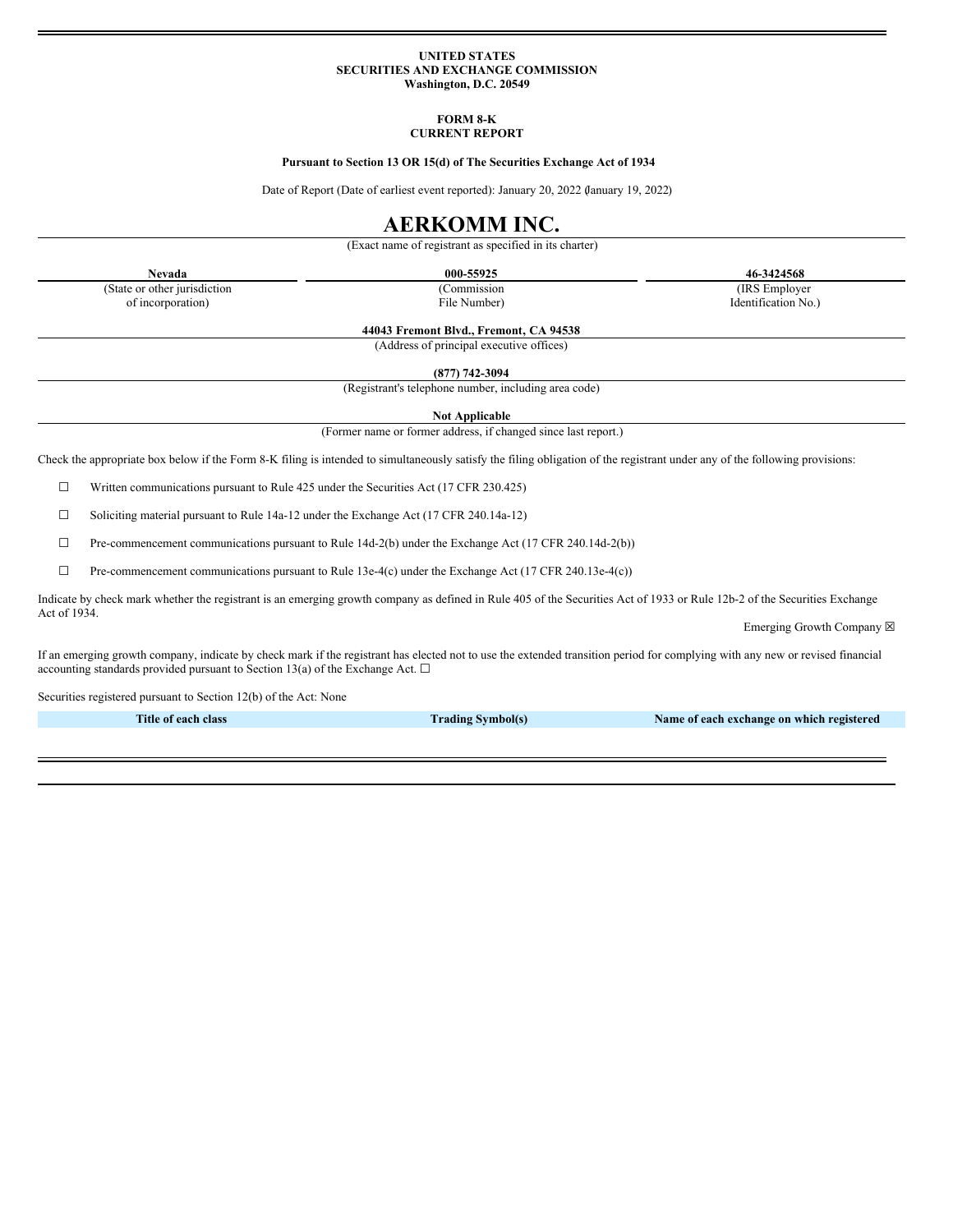# **Item 7.01 Regulation FD Disclosure.**

On January 10, 2022, Aerkomm Inc. entered into a joint venture (the "**Joint Venture**") agreement (the "**Agreement**") with Sakai Display Products Corporation, a company incorporated under the laws of Japan, and PanelSemi Corporation, a company incorporated under the laws of Taiwan**.**

Attached is a press release relating to this Joint Venture Agreement.

# **Item 9.01 Financial Statements and Exhibits**

(d) Exhibits

The following exhibits are filed herewith:

| Exhibit No. | <b>Description of Exhibit</b>                                               |
|-------------|-----------------------------------------------------------------------------|
| 99.1        | Press Release dated January 19, 2022.                                       |
| 104         | Cover Page Interactive Data File (embedded within the Inline XBRL document) |
|             | [Signature page follows.]                                                   |

1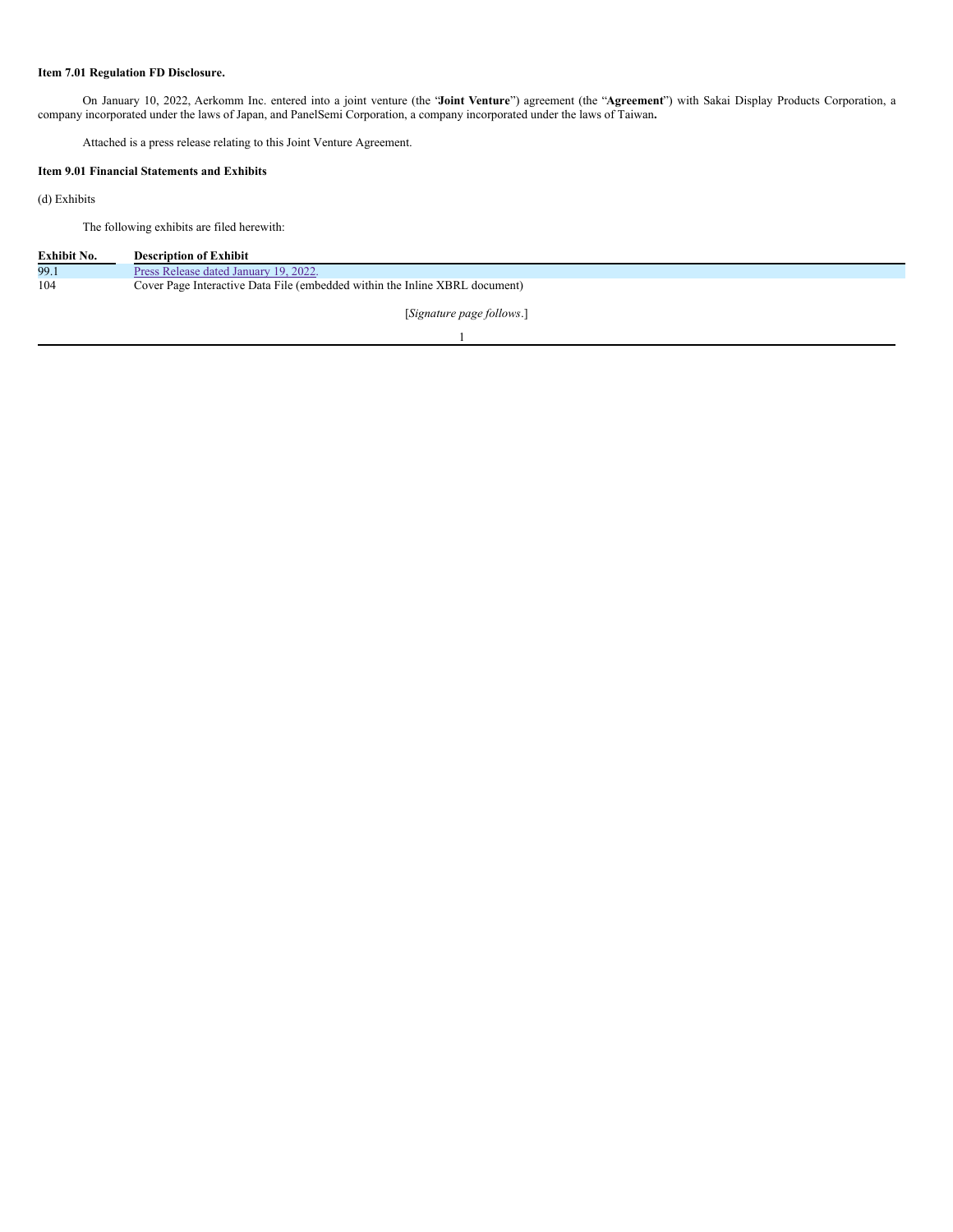# **SIGNATURES**

Pursuant to the requirements of the Securities Exchange Act of 1934, the registrant has duly caused this report to be signed on its behalf by the undersigned hereunto duly authorized.

Date: January 20, 2022 AERKOMM INC.

/s/ Louis Giordimaina Name: Louis Giordimaina Title: Chief Executive Officer

2